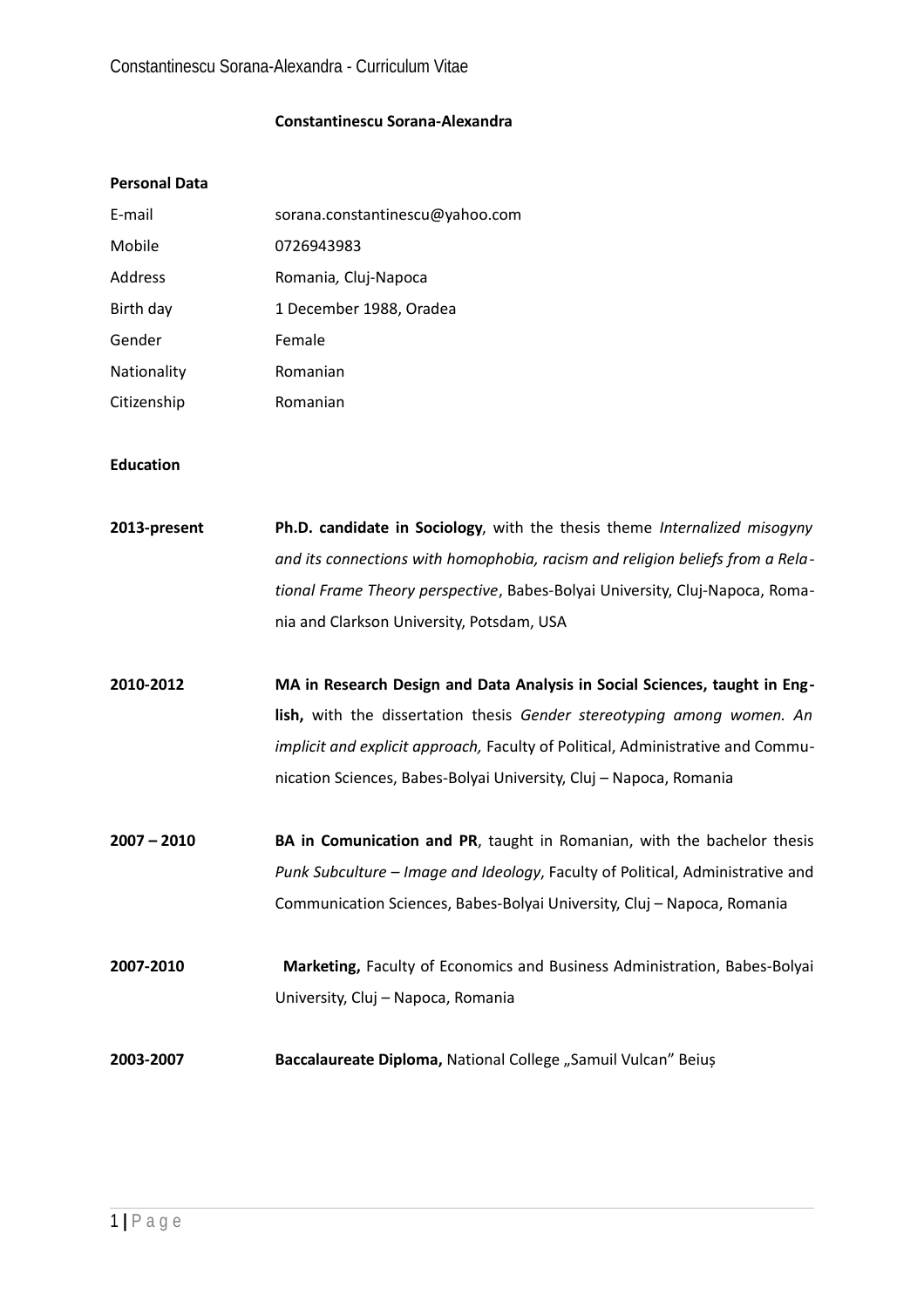# **Other Education**

#### *Conferences and workshops*

| 2014 | 11th Annual Conference of the Romanian Society for Social and Cultural<br>Anthropology, 21-22 November, Cluj-Napoca, Romania |
|------|------------------------------------------------------------------------------------------------------------------------------|
| 2014 | <b>PR Trend, Cluj-Napoca, Romania</b>                                                                                        |
| 2012 | Trust and diversity in Romania, 24 - 25 March, Sălciua, Romania                                                              |

#### **Summmer school**

*2014* **Summer School in Applied Social Research Methods***, 21-26 iulie, Cluj-Napoca*

#### **Positions and Employment**

- **Researcher,** Centre for the Study of Democracy (CSD), Faculty of Political, Administrative and Communication Sciences, Babes-Bolyai University, Cluj-Napoca, Romania, October  $2011$  – present
- **Teaching assistant**, *Social Psychology* and *Sociology and anthropology of the family*, supervised by prof. Petru Iluţ, at the Faculty of Sociology and Social Work, BBU
- **Teaching assistant,** *Introduction in Research Methodology* and *Introduction in Statistics*, supervised by prof. Gabriel Bădescu, at the Faculty of Political Science, BBU
- **Survey coordinator: "**Local democracy in Cluj-Napoca", BBU, Cluj-Napoca, May August 2015
- **Survey coordinator:** "Political culture(s) in Eastern Europe", Duisburg-Essen University, in Cluj-Napoca, October – November 2015
- **Research assistant** for Dr. Cornel Ban's book Ruling Ideas: How Global Economic Ideas Go Local, Oxford University Press, forthcoming in 2016, March 2015 to August 2015
- **Research assistant**, Pardee School for Global Studies, Boston University, September 2013 to June 2014
- **Researcher evaluator**, data analysis, report writing, regarding the educational program "IMPACT", financed by "Fundația Noi Orizonturi" Cluj-Napoca, March – July 2012
- **Research Intern**, Center for Health Policy and Public Health, Institute for Social Research, Faculty of Political, Administrative and Communication Sciences, Babes-Bolyai University, Cluj-Napoca, Romania, October 2010 - January 2011